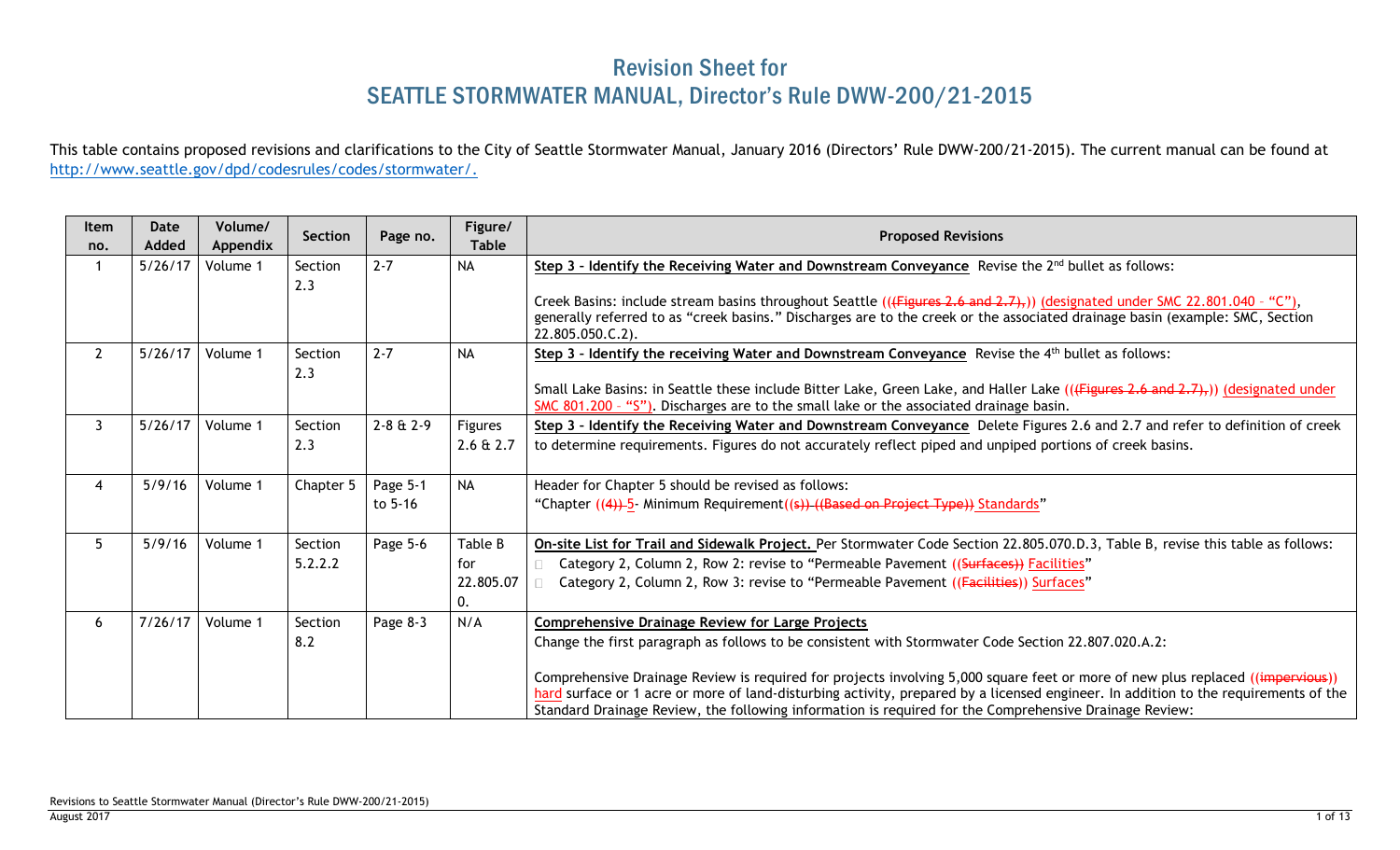| Item<br>no.    | <b>Date</b><br>Added | Volume/<br>Appendix | Section            | Page no.  | Figure/<br><b>Table</b> |                                                                                                                                                                                                                                                                                                                                                                                                                                                                                                                                                                                                                                                                                                                                                                                                                                                                                                                                                                                                                                                                                                                                                                 |                                                                                                       | <b>Proposed Revisions</b> |                                                                                                                                                                                                                                                                                                                                                                                                            |  |  |
|----------------|----------------------|---------------------|--------------------|-----------|-------------------------|-----------------------------------------------------------------------------------------------------------------------------------------------------------------------------------------------------------------------------------------------------------------------------------------------------------------------------------------------------------------------------------------------------------------------------------------------------------------------------------------------------------------------------------------------------------------------------------------------------------------------------------------------------------------------------------------------------------------------------------------------------------------------------------------------------------------------------------------------------------------------------------------------------------------------------------------------------------------------------------------------------------------------------------------------------------------------------------------------------------------------------------------------------------------|-------------------------------------------------------------------------------------------------------|---------------------------|------------------------------------------------------------------------------------------------------------------------------------------------------------------------------------------------------------------------------------------------------------------------------------------------------------------------------------------------------------------------------------------------------------|--|--|
| $\overline{7}$ | 5/24/17              | Volume 2            | Section            | Page 4-7  | Table 3                 | <b>BMP E1.15 Mulching, Matting and Compost Blankets</b>                                                                                                                                                                                                                                                                                                                                                                                                                                                                                                                                                                                                                                                                                                                                                                                                                                                                                                                                                                                                                                                                                                         |                                                                                                       |                           |                                                                                                                                                                                                                                                                                                                                                                                                            |  |  |
|                |                      |                     | 4.1.1.2            |           |                         | Revise Column 2, Row 3 of Table 3 as follows:                                                                                                                                                                                                                                                                                                                                                                                                                                                                                                                                                                                                                                                                                                                                                                                                                                                                                                                                                                                                                                                                                                                   |                                                                                                       |                           |                                                                                                                                                                                                                                                                                                                                                                                                            |  |  |
|                |                      |                     |                    |           |                         | <b>Mulch Material</b>                                                                                                                                                                                                                                                                                                                                                                                                                                                                                                                                                                                                                                                                                                                                                                                                                                                                                                                                                                                                                                                                                                                                           | <b>Quality Standards</b>                                                                              | <b>Application Depth</b>  | Remarks <sup>a</sup>                                                                                                                                                                                                                                                                                                                                                                                       |  |  |
|                |                      |                     |                    |           |                         | Wood fiber<br>cellulose (partially<br>digested wood fibers)                                                                                                                                                                                                                                                                                                                                                                                                                                                                                                                                                                                                                                                                                                                                                                                                                                                                                                                                                                                                                                                                                                     | $(( -$ Dyed green))<br>• Should not contain growth-<br>inhibiting factors                             | Minimum 2 inches          | • If used on critical areas, double normal<br>application rate.<br>• Apply with a hydro-mulcher with seed and<br>tackifier. No tie-down required.<br>• Fibers should be less than 0.75-inch; packaged<br>in 100-pound bags.                                                                                                                                                                                |  |  |
| $\overline{8}$ | 5/24/17              | Volume 2            | Section            | Page 5-7  | <b>NA</b>               | <b>BMP C1.25: Demolition of Buildings</b>                                                                                                                                                                                                                                                                                                                                                                                                                                                                                                                                                                                                                                                                                                                                                                                                                                                                                                                                                                                                                                                                                                                       |                                                                                                       |                           |                                                                                                                                                                                                                                                                                                                                                                                                            |  |  |
|                |                      |                     | 5.1.3.             |           |                         | Revise the Purpose Section as follows:<br>The loose debris produced by building demolition activities can contain toxic organic compounds, toxic compounds, metals, and<br>suspended solids that may pollute stormwater. Toxic organic compounds, including PCBs, may be present in buildings built or<br>remodeled prior to 1980. Projects, regardless of size, shall implement practices to properly handle and dispose of materials that<br>may contain PCBs such as transformers, light ballasts, caulk and some roofing materials so that they do not come into contact<br>with stormwater.                                                                                                                                                                                                                                                                                                                                                                                                                                                                                                                                                                |                                                                                                       |                           |                                                                                                                                                                                                                                                                                                                                                                                                            |  |  |
| 9              | 7/22/16              | Volume 3            | Section<br>4.3.2.1 | Page 4-11 | <b>NA</b>               |                                                                                                                                                                                                                                                                                                                                                                                                                                                                                                                                                                                                                                                                                                                                                                                                                                                                                                                                                                                                                                                                                                                                                                 | Requirements for Projects with No Off-site Point of Discharge. Revise the third paragraph as follows: |                           | One option for a small project ((overflow scenario)) with no approved off-site point of discharge consists of an infiltration BMP<br>(i.e., infiltration trench, drywell or infiltration chamber) situated downstream of a bioretention cell or a permeable pavement<br>facility sized to infiltrate storms up to the conveyance standard (25-year recurrence interval flow). Refer to Appendix E, Section |  |  |
| 10             | 5/24/17              | Volume 3            | Section<br>4.3.2.1 | Page 4-11 | <b>NA</b>               | E-10 for dry well sizing ((information)) provided for this scenario.<br>Requirements for Projects with No Off-site Point of Discharge.<br>Add the following:<br>Infiltration testing and plan preparation clarification for detached accessory dwelling units (DADUs) and additions with less than<br>1,500 sf of new plus replaced hard surface on lots with No Off-site Point of Discharge:<br>The applicant is allowed to perform the infiltration testing unless otherwise determined by the Director.<br>If the applicant chooses (in lieu of a licensed professional) to conduct the infiltration testing, the applicant shall conduct<br>the Small PIT (rather than the Simple Infiltration Test).<br>The test shall be documented with the Pilot Infiltration Test Checklist and a minimum 0.25 in/hr measured soil<br>infiltration rate must be demonstrated.<br>Drywells shall be sized, at a minimum, per Appendix E-10 - Drywell Sizing Tables (as modified 7/22/16 in the Clarification<br>Sheet for the Seattle Stormwater Manual).<br>The applicant is allowed to prepare the drainage control plan unless otherwise determined by the Director. |                                                                                                       |                           |                                                                                                                                                                                                                                                                                                                                                                                                            |  |  |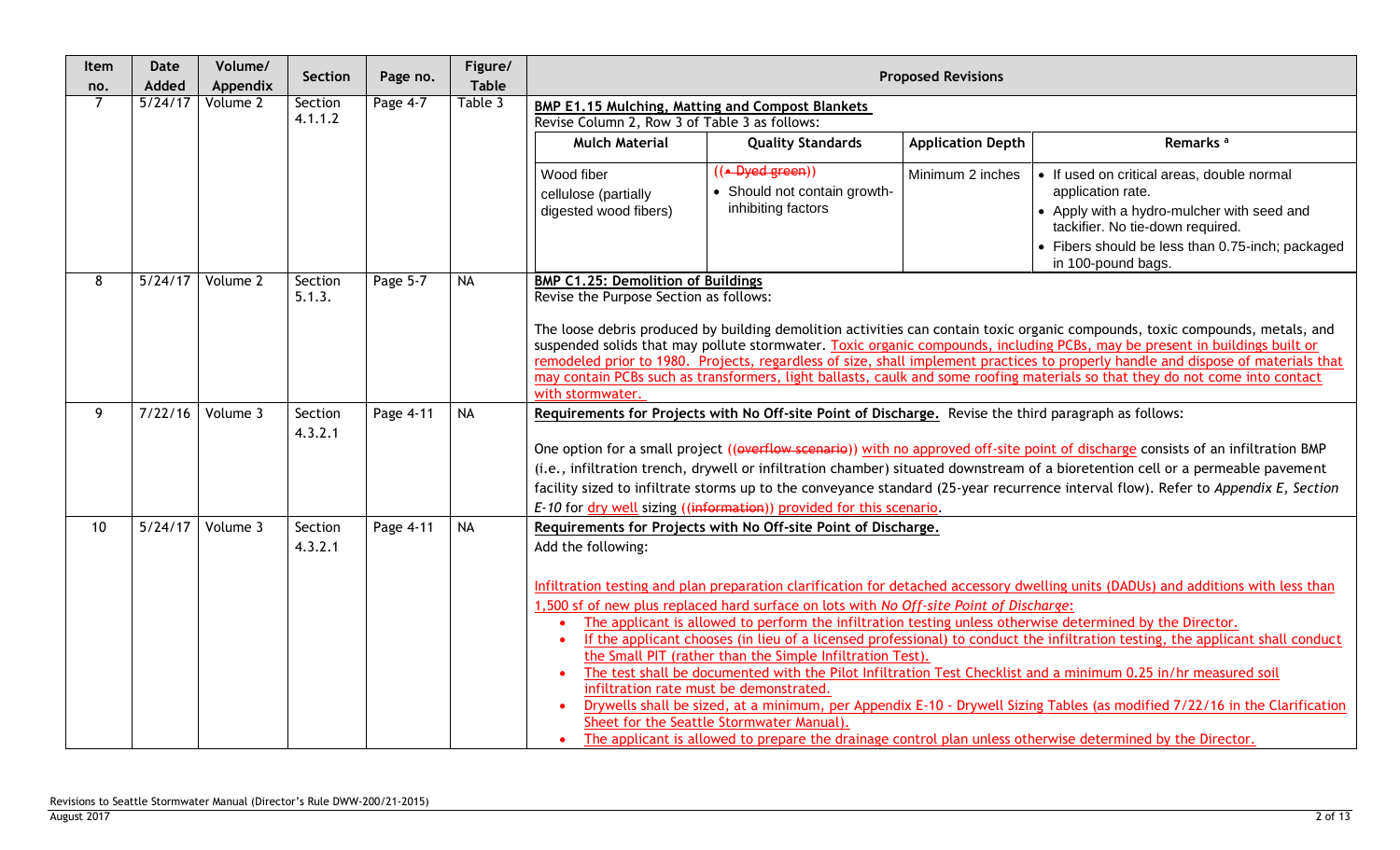| Item<br>no. | <b>Date</b><br>Added | Volume/<br>Appendix | Section            | Page no.  | Figure/<br><b>Table</b> | <b>Proposed Revisions</b>                                                                                                                                                                                                                                                                                                                                                                                                                                                                                                                                                                                                                                                                                                                                                                                                                                                                                                                                                                                                                                                                                                                                                                                                                                                                                                                                                          |
|-------------|----------------------|---------------------|--------------------|-----------|-------------------------|------------------------------------------------------------------------------------------------------------------------------------------------------------------------------------------------------------------------------------------------------------------------------------------------------------------------------------------------------------------------------------------------------------------------------------------------------------------------------------------------------------------------------------------------------------------------------------------------------------------------------------------------------------------------------------------------------------------------------------------------------------------------------------------------------------------------------------------------------------------------------------------------------------------------------------------------------------------------------------------------------------------------------------------------------------------------------------------------------------------------------------------------------------------------------------------------------------------------------------------------------------------------------------------------------------------------------------------------------------------------------------|
| 11          | 5/9/16               | Volume 3            | Section            | Page 5-17 | <b>NA</b>               | Splashblock Downspout Dispersion - Contributing Area. Revise this section as follows:                                                                                                                                                                                                                                                                                                                                                                                                                                                                                                                                                                                                                                                                                                                                                                                                                                                                                                                                                                                                                                                                                                                                                                                                                                                                                              |
|             |                      |                     | 5.3.3.5            |           |                         | "A maximum of 700 square feet of roof area may drain to each splashblock. If at least 50 percent of the roof is a vegetated roof,<br>contributing roof areas ((larger than)) up to ((700)) 900 square feet ((may)) will be ((approved)) allowed."                                                                                                                                                                                                                                                                                                                                                                                                                                                                                                                                                                                                                                                                                                                                                                                                                                                                                                                                                                                                                                                                                                                                  |
| 12          | 5/9/16               | Volume 3            | Section            | Page 5-28 | <b>NA</b>               | Sheet Flow Dispersion - Dispersion Flowpath. Revise this section as follows:                                                                                                                                                                                                                                                                                                                                                                                                                                                                                                                                                                                                                                                                                                                                                                                                                                                                                                                                                                                                                                                                                                                                                                                                                                                                                                       |
|             |                      |                     | 5.3.5.5            |           |                         | "The general minimum requirements associated with the dispersion flowpath are provided in Section 5.3.1.2. An additional<br>flowpath requirement specific to sheet flow dispersion is as follows:                                                                                                                                                                                                                                                                                                                                                                                                                                                                                                                                                                                                                                                                                                                                                                                                                                                                                                                                                                                                                                                                                                                                                                                  |
|             |                      |                     |                    |           |                         | Provide a vegetated flowpath of 10 feet to disperse sheet flow runoff from hard surface with a contributing flow length of<br>20 feet. If the contributing hard surface is at least 50 percent permeable pavement, the contributing flow length may be<br>increased from 20 to 25 feet. Provide an additional 10 linear feet of vegetated flowpath for each additional 20 linear feet of<br>contributing flow length or fraction thereof.<br>Down gradient of the required flowpath (per the bullet above), an additional 10 feet shall be provided before the flowpath<br>intersects a property line (excluding the property line abutting the right-of-way) or encounters a structure."                                                                                                                                                                                                                                                                                                                                                                                                                                                                                                                                                                                                                                                                                          |
| 13          | 5/9/16               | Volume 3            | Section<br>5.3.6.5 | Page 5-31 | <b>NA</b>               | Concentrated Flow Dispersion - Contributing Area. Revise this section as follows.<br>"A maximum of 700 square feet of impervious area may drain to each concentrated flow dispersion device (i.e., rock pad or<br>dispersion trench). Larger contributing areas may be approved for other types of hard surfaces (e.g., permeable pavement). If at<br>least 50% of the contributing area is permeable pavement, contributing areas up to 900 square feet will be allowed."                                                                                                                                                                                                                                                                                                                                                                                                                                                                                                                                                                                                                                                                                                                                                                                                                                                                                                         |
| 14          | 5/9/16               | Volume 3            | Section            | Page 5-32 | <b>NA</b>               | Concentrated Flow Dispersion - Dispersion Trench. Revise this section as follows:                                                                                                                                                                                                                                                                                                                                                                                                                                                                                                                                                                                                                                                                                                                                                                                                                                                                                                                                                                                                                                                                                                                                                                                                                                                                                                  |
|             |                      |                     | 5.3.6.5            |           |                         | "If selected as the dispersion device, the dispersion trench design shall meet the following minimum requirements:<br>The trench shall be a minimum of 18 inches deep and 2 feet wide.<br>The trench shall be level and aligned parallel to site elevation contours to disperse the water to the downslope flowpath. The<br>trench shall be constructed to prevent point discharge and erosion.<br>Trenches serving up to 700 square feet of impervious area shall be 10foot-long. If the contributing area is not an impervious<br>surface (e.g., permeable pavement), contributing areas larger than 700 square feet may be approved for a 10foot trench. If<br>at least 50% of the contributing area is permeable pavement, contributing areas up to 900 square feet will be allowed for a<br>10-foot trench. For contributing areas greater than the contributing areas noted above, the trench length shall be calculated<br>as a minimum of ten feet plus a proportional trench length based on the additional contributing area. For example, trench<br>length for trenches serving non-permeable pavement areas larger than 700 square feet shall be calculated as: Total roof<br>area in square feet $x$ 10 feet $\div$ 700 square feet.<br>A setback of at least 5 feet shall be maintained between any edge of the trench and any structure or property line. A 10-foot |
|             |                      |                     |                    |           |                         | setback from a building with a basement is recommended."                                                                                                                                                                                                                                                                                                                                                                                                                                                                                                                                                                                                                                                                                                                                                                                                                                                                                                                                                                                                                                                                                                                                                                                                                                                                                                                           |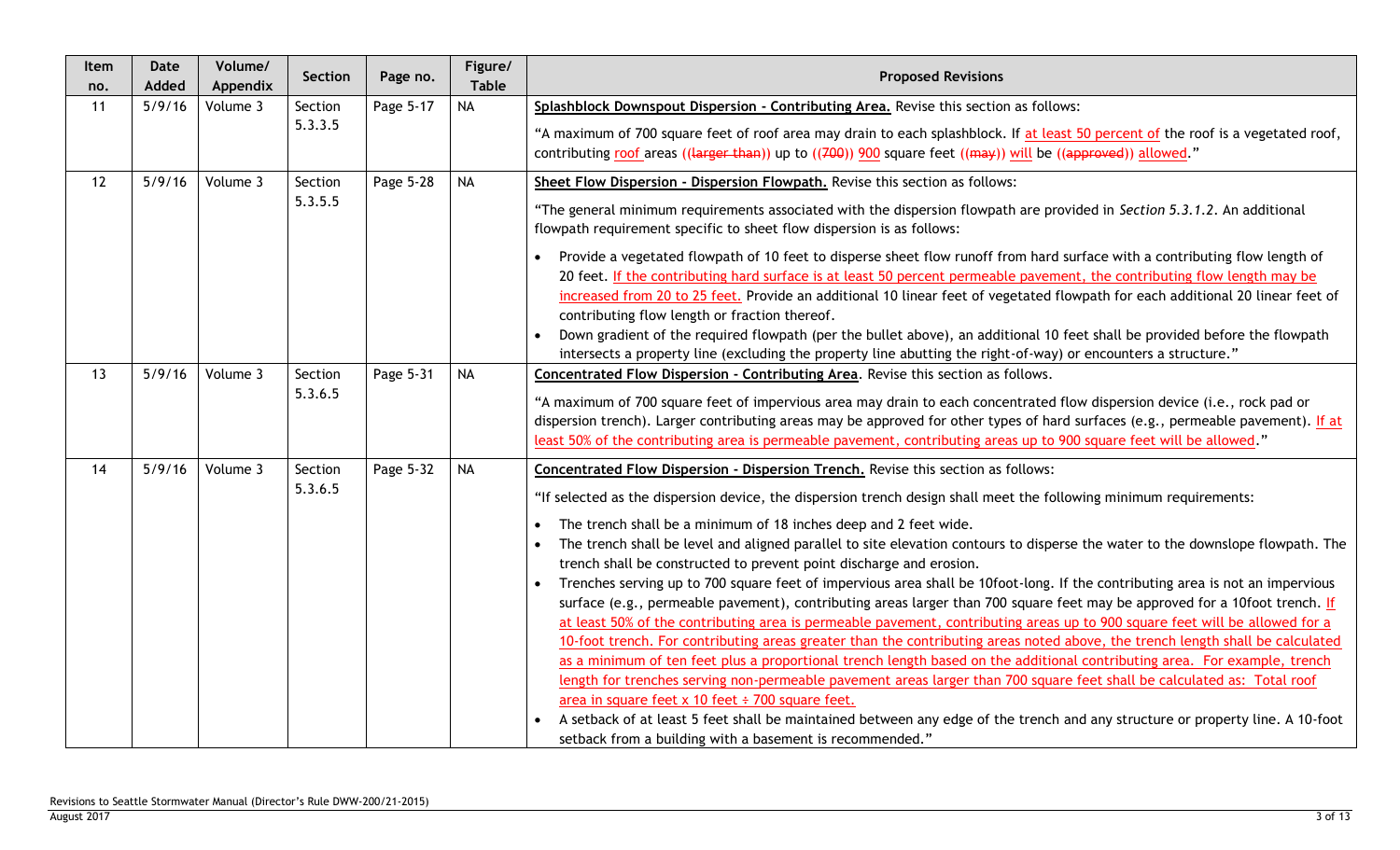| Item<br>no. | <b>Date</b><br>Added | Volume/<br>Appendix | Section            | Page no.  | Figure/<br><b>Table</b> | <b>Proposed Revisions</b>                                                                                                                                                                                                                                                                                                                                                                                                                                                                                                                                                                             |
|-------------|----------------------|---------------------|--------------------|-----------|-------------------------|-------------------------------------------------------------------------------------------------------------------------------------------------------------------------------------------------------------------------------------------------------------------------------------------------------------------------------------------------------------------------------------------------------------------------------------------------------------------------------------------------------------------------------------------------------------------------------------------------------|
| 15          | 7/22/16              | Volume 3            | Section            | Page 5-48 | <b>NA</b>               | BMP Sizing - Sizing for On-site List Approach. Revised the first paragraph as follows:                                                                                                                                                                                                                                                                                                                                                                                                                                                                                                                |
|             |                      |                     | 5.4.3.6            |           |                         | Drywells can only be selected to meet the On-site List Requirement (refer to Section 3.3.1 and Appendix C for infeasibility<br>criteria) when the site measured infiltration rate is at least 5 inches per hour. The hard surface area managed with a drywell<br>sized according to Table 5.14 meets the requirement. ((For sizing a drywell downstream of a bioretention cell or permeable<br>pavement facility, refer to Appendix E, Section E-10.)                                                                                                                                                 |
| 16          | 5/9/16               | Volume 3            | Section<br>5.4.4.5 | Page 5-60 | <b>NA</b>               | Infiltrating Bioretention - Ponding Area [in the right-of-way]. Third paragraph, first bullet and sub-bullets. Revise as follows:<br>"To address traffic and pedestrian safety concerns, the following additional minimum requirements apply to bioretention<br>facilities in the right-of-way:                                                                                                                                                                                                                                                                                                       |
|             |                      |                     |                    |           |                         | The following minimum setbacks shall be provided for facilities with sloped sides:<br>$\circ$                                                                                                                                                                                                                                                                                                                                                                                                                                                                                                         |
|             |                      |                     |                    |           |                         | 2 feet minimum from face of curb to top of slope on non-((major)) principal arterial streets<br>$\circ$                                                                                                                                                                                                                                                                                                                                                                                                                                                                                               |
|             |                      |                     |                    |           |                         | 4 feet minimum from face of curb to top of slope for ((major)) principal arterial street<br>$\circ$                                                                                                                                                                                                                                                                                                                                                                                                                                                                                                   |
|             |                      |                     |                    |           |                         | 1 foot minimum from edge of sidewalk to top of slope"<br>$\circ$                                                                                                                                                                                                                                                                                                                                                                                                                                                                                                                                      |
| 17          | 7/26/17              | Volume 3            | Section<br>5.4.4.5 | Page 5-56 | N/A                     | Infiltrating Bioretention - Contributing Area<br>Change first bullet of the 5 <sup>th</sup> paragraph as follows:                                                                                                                                                                                                                                                                                                                                                                                                                                                                                     |
|             |                      |                     |                    |           |                         | It is also preferred that flow control facilities be sized for the entire area draining to the facility where feasible. Additional flows<br>may pass through a bioretention facility sized to meet a flow control standard or on-site stormwater management requirement<br>with the following limitations:<br>The maximum ((additional)) area (i.e., areas beyond the area for which the facility is sized) that may pass through a<br>$\bullet$<br>bioretention facility shall not exceed twice the area for which it is sized due to sediment loading concerns;                                     |
| 18          | 5/24/17              | Volume 3            | Section            | Page 5-56 | N/A                     | <b>Infiltrating Bioretention - Contributing Area</b>                                                                                                                                                                                                                                                                                                                                                                                                                                                                                                                                                  |
|             |                      |                     | 5.4.4.5.           |           |                         | Revise the first paragraph as follows:                                                                                                                                                                                                                                                                                                                                                                                                                                                                                                                                                                |
|             |                      |                     |                    |           |                         | Bioretention cells are small and distributed. The contributing area to a bioretention facility is limited as follows:<br>• No single cell may receive runoff from more than 5,000 square feet of impervious area, ((except as noted below for)) unless it<br>is in)) a series of bioretention cells.<br>• ((Runoff from more than 5,000 square feet of impervious area may be directed to an upstream cell in a bioretention series<br>(interconnected series of cells).)) The bottom area of an individual cell shall be no larger than 800 square feet per the Ponding Area<br>section (page 5-59). |
| 19          | 5/24/17              | Volume 3            | Section            | Page 5-56 | N/A                     | Infiltrating Bioretention - Contributing Area                                                                                                                                                                                                                                                                                                                                                                                                                                                                                                                                                         |
|             |                      |                     | 5.4.4.5.           |           |                         | Revise the fifth paragraph as follows:<br>It is also preferred that on-site and flow control facilities be sized for the entire area draining to the facility where feasible.<br>Additional flows may pass through a bioretention facility sized to meet a flow control standard or on-site stormwater<br>management requirement with the following limitations:                                                                                                                                                                                                                                      |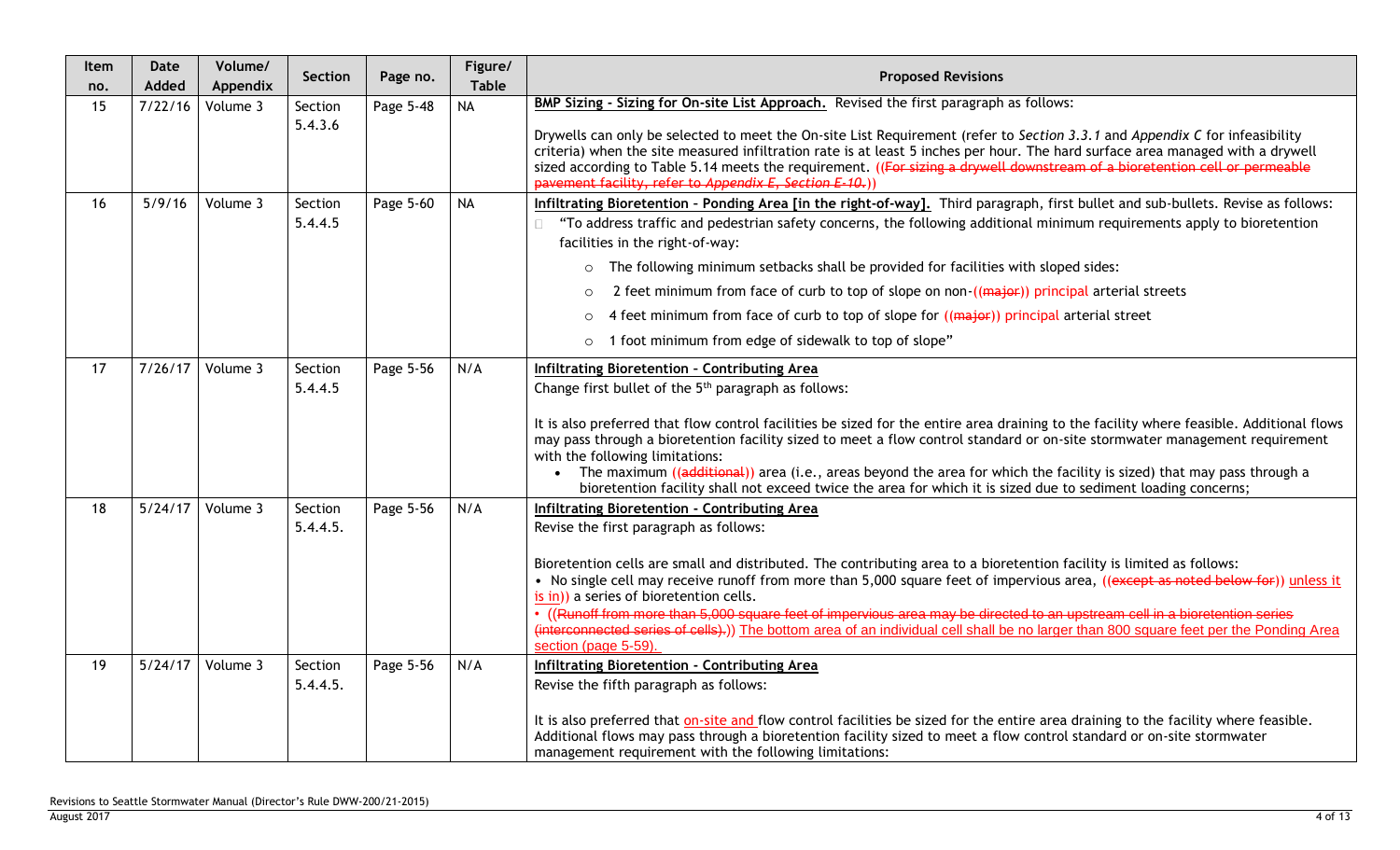| 20 | 5/9/16 | Volume 3 | Section | Page 5-67 | Table | On-site List Sizing for Infiltrating Bioretention with and Without Underdrains. Revise this table as follows: |                                                                                                                                                                                         |                                            |                                          |                                               |  |  |  |  |
|----|--------|----------|---------|-----------|-------|---------------------------------------------------------------------------------------------------------------|-----------------------------------------------------------------------------------------------------------------------------------------------------------------------------------------|--------------------------------------------|------------------------------------------|-----------------------------------------------|--|--|--|--|
|    |        |          | 5.4.4.6 | to 5-68   | 5.18  |                                                                                                               |                                                                                                                                                                                         | Subgrade                                   |                                          | <b>Sizing Factor for Facility Bottom Area</b> |  |  |  |  |
|    |        |          |         |           |       | <b>Bioretention</b><br>Configuration                                                                          | <b>Average Ponding</b><br><b>Depth</b>                                                                                                                                                  | <b>Soil Design</b><br>Infiltration<br>Rate | Without<br><b>Underdrain<sup>a</sup></b> | With<br>Underdrain <sup>b</sup>               |  |  |  |  |
|    |        |          |         |           |       | Sloped sides                                                                                                  | 2 inches                                                                                                                                                                                | 0.15 inch/hour                             | NA <sup>c</sup>                          | $8.9\%$ <sup>d</sup>                          |  |  |  |  |
|    |        |          |         |           |       |                                                                                                               |                                                                                                                                                                                         | 0.3 inch/hour                              | 4.7% <sup>e</sup>                        | $5.2\%$ <sup>d</sup>                          |  |  |  |  |
|    |        |          |         |           |       |                                                                                                               |                                                                                                                                                                                         | 0.6 inch/hour                              | 4.5%                                     | 5.0%                                          |  |  |  |  |
|    |        |          |         |           |       |                                                                                                               |                                                                                                                                                                                         | 1.0 inch/hour                              | 4.5%                                     | 5.0%                                          |  |  |  |  |
|    |        |          |         |           |       |                                                                                                               |                                                                                                                                                                                         | 2.5 inch/hour                              | 4.5%                                     | 5.0%                                          |  |  |  |  |
|    |        |          |         |           |       |                                                                                                               | 6 inches                                                                                                                                                                                | 0.15 inch/hour                             | NA <sup>c, f</sup>                       | $((AA^{\pm}))$ 5.6% <sup>d</sup>              |  |  |  |  |
|    |        |          |         |           |       |                                                                                                               |                                                                                                                                                                                         | 0.3 inch/hour                              | 3.5%                                     | 3.9%                                          |  |  |  |  |
|    |        |          |         |           |       |                                                                                                               |                                                                                                                                                                                         | 0.6 inch/hour                              | 3.5%                                     | 3.9%                                          |  |  |  |  |
|    |        |          |         |           |       |                                                                                                               |                                                                                                                                                                                         | 1.0 inch/hour                              | 3.5%                                     | 3.9%                                          |  |  |  |  |
|    |        |          |         |           |       |                                                                                                               |                                                                                                                                                                                         | 2.5 inch/hour                              | 3.5%                                     | 3.9%                                          |  |  |  |  |
|    |        |          |         |           |       | Sloped sides                                                                                                  | 12 inches                                                                                                                                                                               | 0.15 inch/hour                             | NA <sup>c, f</sup>                       | $((NA£))$ 3.2% <sup>d</sup>                   |  |  |  |  |
|    |        |          |         |           |       | (continued)                                                                                                   |                                                                                                                                                                                         | 0.3 inch/hour                              | NA <sup>f</sup>                          | $((AA^{\pm})$ ) 2.6%                          |  |  |  |  |
|    |        |          |         |           |       |                                                                                                               |                                                                                                                                                                                         | 0.6 inch/hour                              | 2.3%                                     | 2.6%                                          |  |  |  |  |
|    |        |          |         |           |       |                                                                                                               |                                                                                                                                                                                         | 1.0 inch/hour                              | 2.3%                                     | 2.6%                                          |  |  |  |  |
|    |        |          |         |           |       |                                                                                                               |                                                                                                                                                                                         | 2.5 inch/hour                              | 2.3%                                     | 2.6%                                          |  |  |  |  |
|    |        |          |         |           |       | Vertical sides                                                                                                | 6 inches                                                                                                                                                                                | 0.15 inch/hour                             | NA <sup>c, f</sup>                       | $((AA^{\pm}))$ 9.2% <sup>d</sup>              |  |  |  |  |
|    |        |          |         |           |       |                                                                                                               |                                                                                                                                                                                         | 0.3 inch/hour                              | $5.3%$ <sup>e</sup>                      | $5.9%$ <sup>d</sup>                           |  |  |  |  |
|    |        |          |         |           |       |                                                                                                               |                                                                                                                                                                                         | 0.6 inch/hour                              | $5.0\%$ <sup>g</sup>                     | $5.6\%$ <sup>g</sup>                          |  |  |  |  |
|    |        |          |         |           |       |                                                                                                               |                                                                                                                                                                                         | 1.0 inch/hour                              | $5.0\%$ <sup>g</sup>                     | $5.6\%$ <sup>g</sup>                          |  |  |  |  |
|    |        |          |         |           |       |                                                                                                               |                                                                                                                                                                                         | 2.5 inch/hour                              | $5.0\%$ <sup>g</sup>                     | $5.6\%$ <sup>g</sup>                          |  |  |  |  |
|    |        |          |         |           |       |                                                                                                               | 12 inches                                                                                                                                                                               | 0.15 inch/hour                             | NA <sup>c, f</sup>                       | $((AA^{\pm}))$ 7.1% <sup>d</sup>              |  |  |  |  |
|    |        |          |         |           |       |                                                                                                               |                                                                                                                                                                                         | 0.3 inch/hour                              | <b>NAf</b>                               | $((NA^{\pm}))$ 5.6%                           |  |  |  |  |
|    |        |          |         |           |       |                                                                                                               |                                                                                                                                                                                         | 0.6 inch/hour                              | 5.0%                                     | 5.6%                                          |  |  |  |  |
|    |        |          |         |           |       |                                                                                                               |                                                                                                                                                                                         | 1.0 inch/hour                              | 5.0%                                     | 5.6%                                          |  |  |  |  |
|    |        |          |         |           |       |                                                                                                               |                                                                                                                                                                                         | 2.5 inch/hour                              | 5.0%                                     | 5.6%                                          |  |  |  |  |
|    |        |          |         |           |       | NA - not applicable.                                                                                          |                                                                                                                                                                                         |                                            |                                          |                                               |  |  |  |  |
|    |        |          |         |           |       |                                                                                                               | <sup>a</sup> Sizing factors are based on achieving a minimum wetted surface area of 5 percent, unless otherwise noted.                                                                  |                                            |                                          |                                               |  |  |  |  |
|    |        |          |         |           |       |                                                                                                               | <sup>b</sup> Sizing factors are based on a minimum wetted surface area of 5 percent multiplied by a factor of 1.11, unless otherwise noted.                                             |                                            |                                          |                                               |  |  |  |  |
|    |        |          |         |           |       | the table are design rates).                                                                                  | <sup>c</sup> Underdrain systems shall be installed if the subgrade soils have a measured infiltration rate of less than 0.6 inches per hour (note that the infiltration rates listed in |                                            |                                          |                                               |  |  |  |  |
|    |        |          |         |           |       | 1.11.                                                                                                         | <sup>d</sup> Sizing factor increased to the size required to meet the On-site Performance Standard for a pre-developed condition of forest on till and multiplied by a factor of        |                                            |                                          |                                               |  |  |  |  |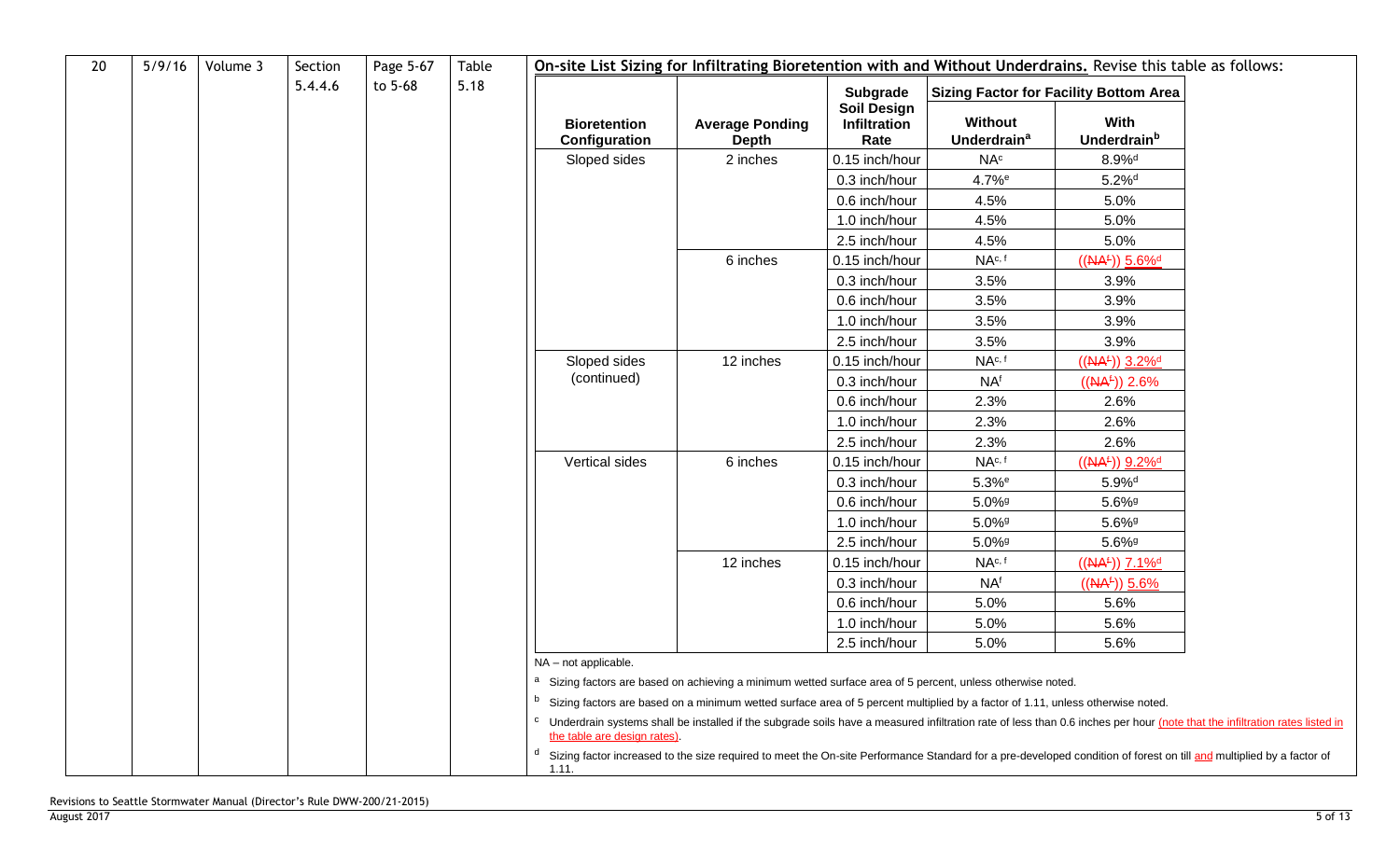| Item<br>no. | Date<br>Added | Volume/<br>Appendix | Section  | Page no.   | Figure/<br><b>Table</b> | <b>Proposed Revisions</b>                                                                                                                                                                                                                                         |
|-------------|---------------|---------------------|----------|------------|-------------------------|-------------------------------------------------------------------------------------------------------------------------------------------------------------------------------------------------------------------------------------------------------------------|
|             |               |                     |          |            |                         | Sizing factor increased beyond the minimum wetted surface area of 5 percent to meet the On-site Performance Standard for a pre-developed condition of forest on<br>till.<br>Ponding depth and infiltration rate combination do not achieve drawdown requirements. |
|             |               |                     |          |            |                         | <sup>9</sup> To maximize flow control benefit, 12 inch vertical side walls are recommended for design infiltration rates exceeding 0.3 inches per hour.                                                                                                           |
|             |               |                     |          |            |                         | Bioretention Facility Bottom Area = Contributing Hard Surface Area x Factor (%)/100.                                                                                                                                                                              |
|             |               |                     |          |            |                         | Hard Surface Area Managed = Bioretention Facility Bottom Area $\div$ Factor (%)/100.                                                                                                                                                                              |
| 21          | 5/9/16        | Volume 3            | Section  | Page 5-79  | <b>NA</b>               | Rain Garden - Ponding Area [in the right-of-way]. First bullet and sub-bullets. Revise as follows:                                                                                                                                                                |
|             |               |                     | 5.4.5.5  |            |                         | "The following minimum setbacks shall be provided:                                                                                                                                                                                                                |
|             |               |                     |          |            |                         | 1.5 feet minimum from face of curb to top of slope on non-arterial streets for rain gardens with average ponding depths<br>$\circ$<br>of 3 inches or less                                                                                                         |
|             |               |                     |          |            |                         | 2 feet minimum from face of curb to top of slope on non-arterial streets for rain gardens with average ponding depths<br>$\Omega$<br>greater than three inches                                                                                                    |
|             |               |                     |          |            |                         | 2 feet minimum from face of curb to top of slope on non-((major)) principal arterial streets ((+1.5foot setback allowable<br>$\circ$<br>for rain gardens with average ponding depths of 3 inches or less)))                                                       |
|             |               |                     |          |            |                         | 4 feet minimum from face of curb to top of slope for ((major)) principal arterial streets<br>$\circ$                                                                                                                                                              |
|             |               |                     |          |            |                         | 1 foot minimum from edge of sidewalk to top of slope"<br>$\circ$                                                                                                                                                                                                  |
| 22          | 5/9/16        | Volume 3            | Section  | Page 5-102 | Figure                  | Perforated Stub-Out Connection. Revise this figure as follows:                                                                                                                                                                                                    |
|             |               |                     | 5.4.7.5  |            | 5.17                    | Delete "LEVEL", "SLOPE" and "FLOW" call outs and arrows                                                                                                                                                                                                           |
| 23          | 5/9/16        | Volume 3            | Section  | Page 5-110 | Table                   | Pre-sized Sizing Factors and Equations for Infiltration Chambers. Revise this table as follows:                                                                                                                                                                   |
|             |               |                     | 5.4.9.6  |            | 5.26                    | Reverse bracket on 4 <sup>th</sup> row, 3 <sup>rd</sup> column: [0.0733 x A (( $\{$ )) ] + 79.9                                                                                                                                                                   |
| 24          | 5/24/17       | Volume 3            | Section  | Page 5-116 | N/A                     | Rainwater Harvesting - Modeling Approach for On-site Performance Standard and Flow Control<br>Revise Step 1 as follows:                                                                                                                                           |
|             |               |                     | 5.5.1.6. |            |                         |                                                                                                                                                                                                                                                                   |
|             |               |                     |          |            |                         | Step 1: Determine rainwater demand                                                                                                                                                                                                                                |
|             |               |                     |          |            |                         | When estimating rainwater demand for the purposes of modeling the on-site performance standard or a flow control ((benefits))                                                                                                                                     |
|             |               |                     |          |            |                         | standard, only year-round indoor uses may be included (e.g., seasonal irrigation may not be considered). Typical assumptions for                                                                                                                                  |
|             |               |                     |          |            |                         | non-potable and potable uses are provided in Tables 5.28 and 5.29 below.                                                                                                                                                                                          |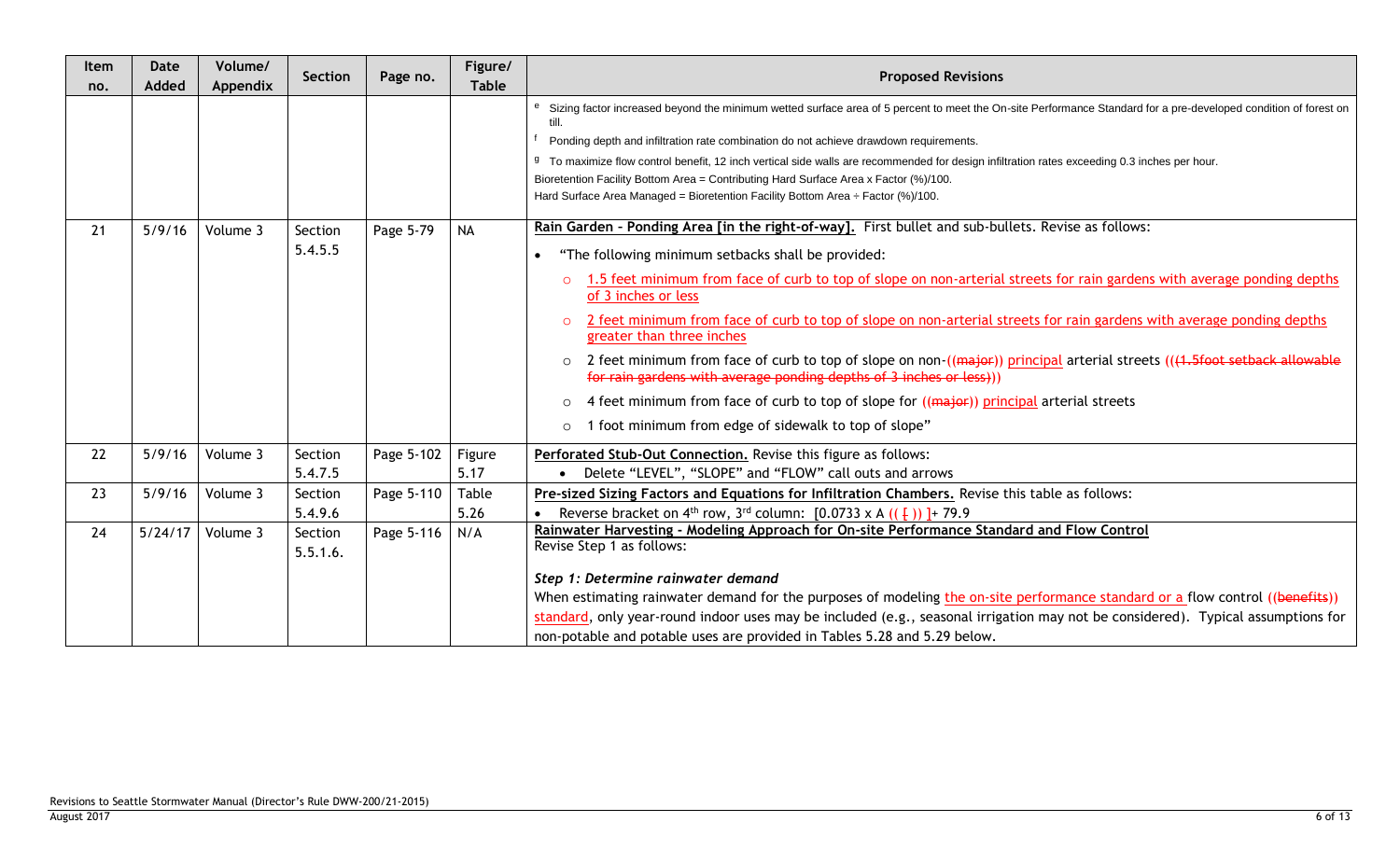| Item<br>no. | Date<br>Added | Volume/<br>Appendix | <b>Section</b>     | Page no.   | Figure/<br><b>Table</b> | <b>Proposed Revisions</b>                                                                                                                                                                                                                                                                                                                                                                                                                                                                                                                                                                                                                                                                                                                                                                                                                                                                                                                                                                                                           |  |  |  |  |
|-------------|---------------|---------------------|--------------------|------------|-------------------------|-------------------------------------------------------------------------------------------------------------------------------------------------------------------------------------------------------------------------------------------------------------------------------------------------------------------------------------------------------------------------------------------------------------------------------------------------------------------------------------------------------------------------------------------------------------------------------------------------------------------------------------------------------------------------------------------------------------------------------------------------------------------------------------------------------------------------------------------------------------------------------------------------------------------------------------------------------------------------------------------------------------------------------------|--|--|--|--|
| 25          | 5/24/17       | Volume 3            | Section            | Page 5-133 | Figure                  | Permeable Pavement Surfaces - Design Criteria                                                                                                                                                                                                                                                                                                                                                                                                                                                                                                                                                                                                                                                                                                                                                                                                                                                                                                                                                                                       |  |  |  |  |
|             |               |                     | 5.6.2.5.           |            | 5.21.                   | Revise Figure 5.21 as follows:                                                                                                                                                                                                                                                                                                                                                                                                                                                                                                                                                                                                                                                                                                                                                                                                                                                                                                                                                                                                      |  |  |  |  |
|             |               |                     |                    |            |                         |                                                                                                                                                                                                                                                                                                                                                                                                                                                                                                                                                                                                                                                                                                                                                                                                                                                                                                                                                                                                                                     |  |  |  |  |
|             |               |                     |                    |            |                         | POROUS<br>ASPHALT OR<br>PERVIOUS<br>PERMEABLE<br>CONCRETE<br><b>PAVER</b><br>POROUS ASPHALT<br><b>SURFACE</b><br><b>SURFACE</b><br>OR PERVIOUS<br>CONCRETE<br>VARIES<br><b>PAVERS</b><br>WEARING COURSE<br>LEVELING COURSE<br>LEVELING COURSE,<br>VARIES<br>OPTIONAL<br>(PER MANUFACTURER)<br>AGGREGATE<br>AGGREGATE<br>3"<br>MIN.<br><b>SUBBASE</b><br>-SUBBASE<br><b>GEOTEXTILE</b><br>GEOTEXTILE<br>(IF SPECIFIED<br>(IF SPECIFIED<br>BY ENGINEER)<br>BY ENGINEER)<br>6" MIN.<br>WATER QUALITY<br>WATER QUALITY<br>TREATMENT COURSE-<br>TREATMENT COURSE<br>(IF REQUIRED)<br>(IF REQUIRED)<br>XXXXXXX<br><b>SUBGRADE</b><br><b>SUBGRADE</b><br>MIN. 1' OR ((32)) 2' ABOVE SEASONAL HIGH<br>GROUNDWATER ELEVATION AND<br>HYDRAULICALLY-RESTRICTIVE MATERIAL 1<br><sup>1</sup> See Table C.3 of Appendix C to determine minimum vertical separation. Note: Subsurface investigation is not required for<br>permeable pavement surfaces, but subsurface investigation must be performed to demonstrate infeasibility due to lack of |  |  |  |  |
|             |               |                     |                    |            |                         | vertical separation.                                                                                                                                                                                                                                                                                                                                                                                                                                                                                                                                                                                                                                                                                                                                                                                                                                                                                                                                                                                                                |  |  |  |  |
| 26          | 5/9/16        | Volume 3            | Section<br>5.8.2.6 | Page 5-167 | <b>NA</b>               | Non-infiltrating Bioretention - Pre-sized Approach for Flow Control and Water Quality Treatment. First bullet. Revise as<br>follows:                                                                                                                                                                                                                                                                                                                                                                                                                                                                                                                                                                                                                                                                                                                                                                                                                                                                                                |  |  |  |  |
|             |               |                     |                    |            |                         | "The bottom area shall be sized using the applicable sizing factor or equation. When used to meet the Peak Control Standard,                                                                                                                                                                                                                                                                                                                                                                                                                                                                                                                                                                                                                                                                                                                                                                                                                                                                                                        |  |  |  |  |
|             |               |                     |                    |            |                         | the facility size shall not be significantly larger (i.e., area shall not be more than 25 percent larger) than prescribed-by the                                                                                                                                                                                                                                                                                                                                                                                                                                                                                                                                                                                                                                                                                                                                                                                                                                                                                                    |  |  |  |  |
| 27          | 5/9/16        | Volume 3            | Section            | Page 5-167 | Table                   | Peak Control Standard sizing factor because peak flow control performance may be diminished for larger facilities."<br>Non-infiltrating Bioretention - Pre-Sized Sizing Factors and Equations. Revise footnote b as follows:                                                                                                                                                                                                                                                                                                                                                                                                                                                                                                                                                                                                                                                                                                                                                                                                        |  |  |  |  |
|             |               |                     | 5.8.2.6            |            | 5.45                    |                                                                                                                                                                                                                                                                                                                                                                                                                                                                                                                                                                                                                                                                                                                                                                                                                                                                                                                                                                                                                                     |  |  |  |  |
|             |               |                     |                    |            |                         | "b. When used to meet the Peak Control Standard, the facility size shall not be significantly larger (i.e., area shall not be more<br>than 25 percent larger) than prescribed by the sizing factor (or sizing factor range) because flow control performance may be                                                                                                                                                                                                                                                                                                                                                                                                                                                                                                                                                                                                                                                                                                                                                                 |  |  |  |  |
|             |               |                     |                    |            |                         | diminished for larger facilities (larger facilities will not pond water sufficiently to slow flows)."                                                                                                                                                                                                                                                                                                                                                                                                                                                                                                                                                                                                                                                                                                                                                                                                                                                                                                                               |  |  |  |  |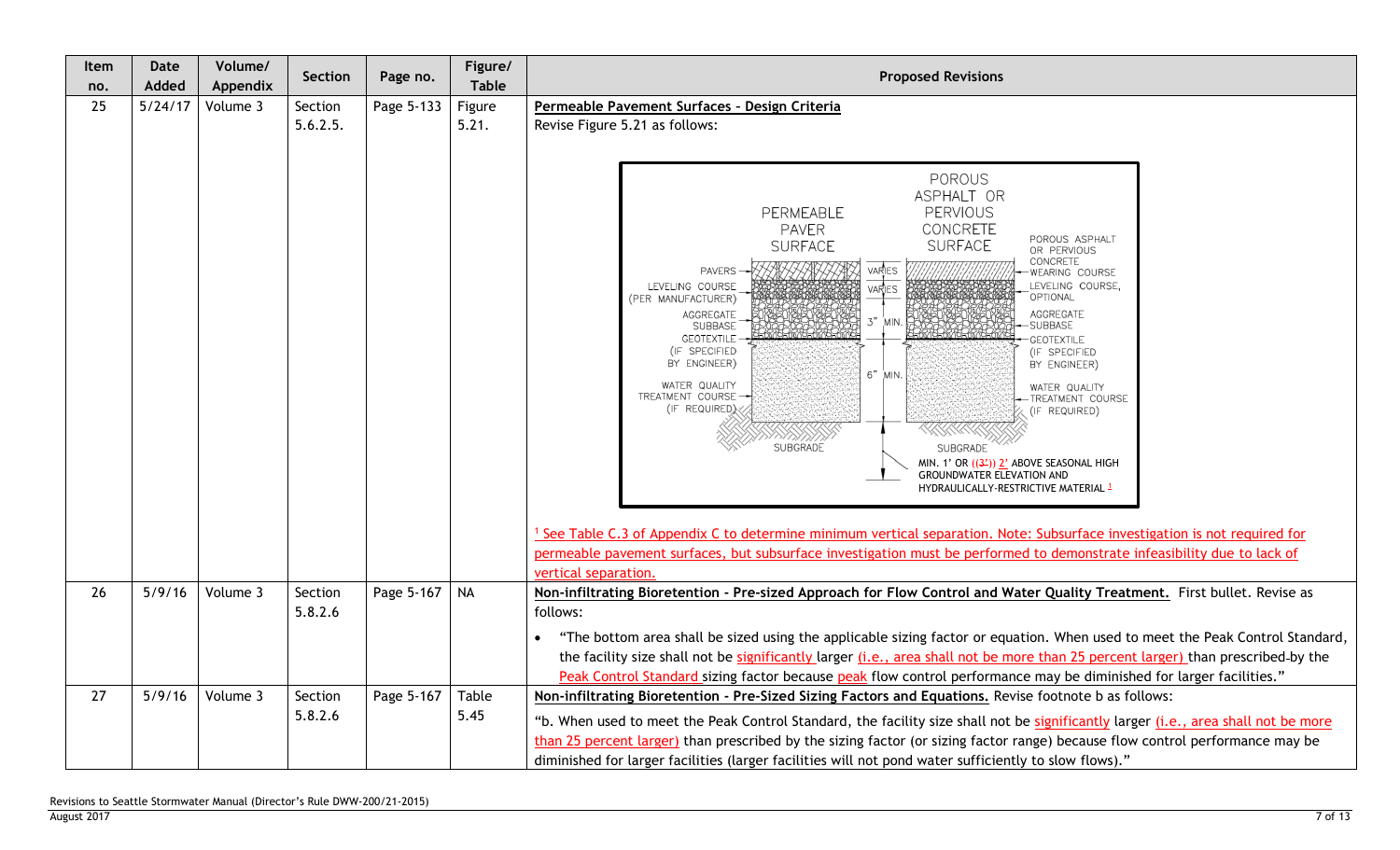| Item<br>no. | Date<br>Added | Volume/<br>Appendix | Section              | Page no.   | Figure/<br><b>Table</b> |                                                                                                                                                                                                                                                                    |                                                                            | <b>Proposed Revisions</b> |            |  |  |
|-------------|---------------|---------------------|----------------------|------------|-------------------------|--------------------------------------------------------------------------------------------------------------------------------------------------------------------------------------------------------------------------------------------------------------------|----------------------------------------------------------------------------|---------------------------|------------|--|--|
| 28          | 5/24/17       | Volume 3            | Section              | Page 5-179 | Table                   |                                                                                                                                                                                                                                                                    |                                                                            | Table 5.46.               |            |  |  |
|             |               |                     | 5.8.4.6.             |            | 5.46                    |                                                                                                                                                                                                                                                                    |                                                                            |                           |            |  |  |
|             |               |                     |                      |            |                         | Basic and Compost Amended Vegetated Filter Strip Design and Sizing Criteria.                                                                                                                                                                                       |                                                                            |                           |            |  |  |
|             |               |                     |                      |            |                         | <b>Design Parameter</b><br><b>Basic Filter Strip</b><br><b>CAVFS</b>                                                                                                                                                                                               |                                                                            |                           | <b>MFD</b> |  |  |
|             |               |                     |                      |            |                         | Longitudinal Slope                                                                                                                                                                                                                                                 | $1 - 33%$                                                                  | $1 - 15%$                 | 5%         |  |  |
|             |               |                     |                      |            |                         | Lateral Slope                                                                                                                                                                                                                                                      | <b>NA</b>                                                                  |                           | $2 - 25%$  |  |  |
|             |               |                     |                      |            |                         | Maximum velocity                                                                                                                                                                                                                                                   | 0.5 feet/second                                                            |                           | <b>NA</b>  |  |  |
|             |               |                     |                      |            |                         | Maximum water depth                                                                                                                                                                                                                                                | 1 inch                                                                     |                           | <b>NA</b>  |  |  |
|             |               |                     |                      |            |                         | Manning's roughness<br>coefficient                                                                                                                                                                                                                                 | 0.35                                                                       | $0.40$ to $0.55^a$        | <b>NA</b>  |  |  |
|             |               |                     |                      |            |                         | Minimum hydraulic residence<br>time at Water Quality Design<br><b>Flow Rate</b>                                                                                                                                                                                    | 9 minutes                                                                  | <b>NA</b>                 | <b>NA</b>  |  |  |
|             |               |                     |                      |            |                         | Minimum length                                                                                                                                                                                                                                                     | $((100 \text{ feet})) N/A$ <sup>c</sup>                                    | ((100 feet)) N/A          | <b>NA</b>  |  |  |
|             |               |                     |                      |            |                         | Maximum side slope                                                                                                                                                                                                                                                 | Inlet edge $\geq 1$ inch lower than contributing<br>paved area             |                           | <b>NA</b>  |  |  |
|             |               |                     |                      |            |                         | Max. tributary drainage flow<br>path                                                                                                                                                                                                                               |                                                                            | 150 feet                  |            |  |  |
|             |               |                     |                      |            |                         | Max. longitudinal slope of<br>contributing area                                                                                                                                                                                                                    | 5% (steeper than 5% need upslope flow spreading<br>and energy dissipation) |                           | 5%         |  |  |
|             |               |                     |                      |            |                         | Max. lateral slope of<br>contributing area                                                                                                                                                                                                                         | 2% (at the edge of the strip inlet) <sup>b</sup>                           |                           | <b>NA</b>  |  |  |
|             |               |                     |                      |            |                         | a Manning's n ranges from 0.40 (hydroseeded, grass maintained at 95% density and 4-inch length via mowing, periodic reseeding, and possible landscaping with<br>shrubs) to 0.55 (top-dressed with $\geq$ 3 inches compost or mulch [seeded or landscaped]).        |                                                                            |                           |            |  |  |
|             |               |                     |                      |            |                         | <sup>b</sup> A stepped series of flow spreaders installed at the head of the strip could compensate for slightly steeper slopes.                                                                                                                                   |                                                                            |                           |            |  |  |
|             |               |                     |                      |            |                         | C Length based on achieving required hydraulic residence time.                                                                                                                                                                                                     |                                                                            |                           |            |  |  |
| 29          | 5/24/17       | Volume 3            | Section<br>5.8.11.6. | Page 5-218 | N/A                     | Proprietary and Emerging Water Quality Treatment Technologies - BMP Sizing<br>Step 1: Determine the water quality design flow rate<br>Use an approved continuous model to determine the on-line water quality design flow rate using the<br>following assumptions. |                                                                            |                           |            |  |  |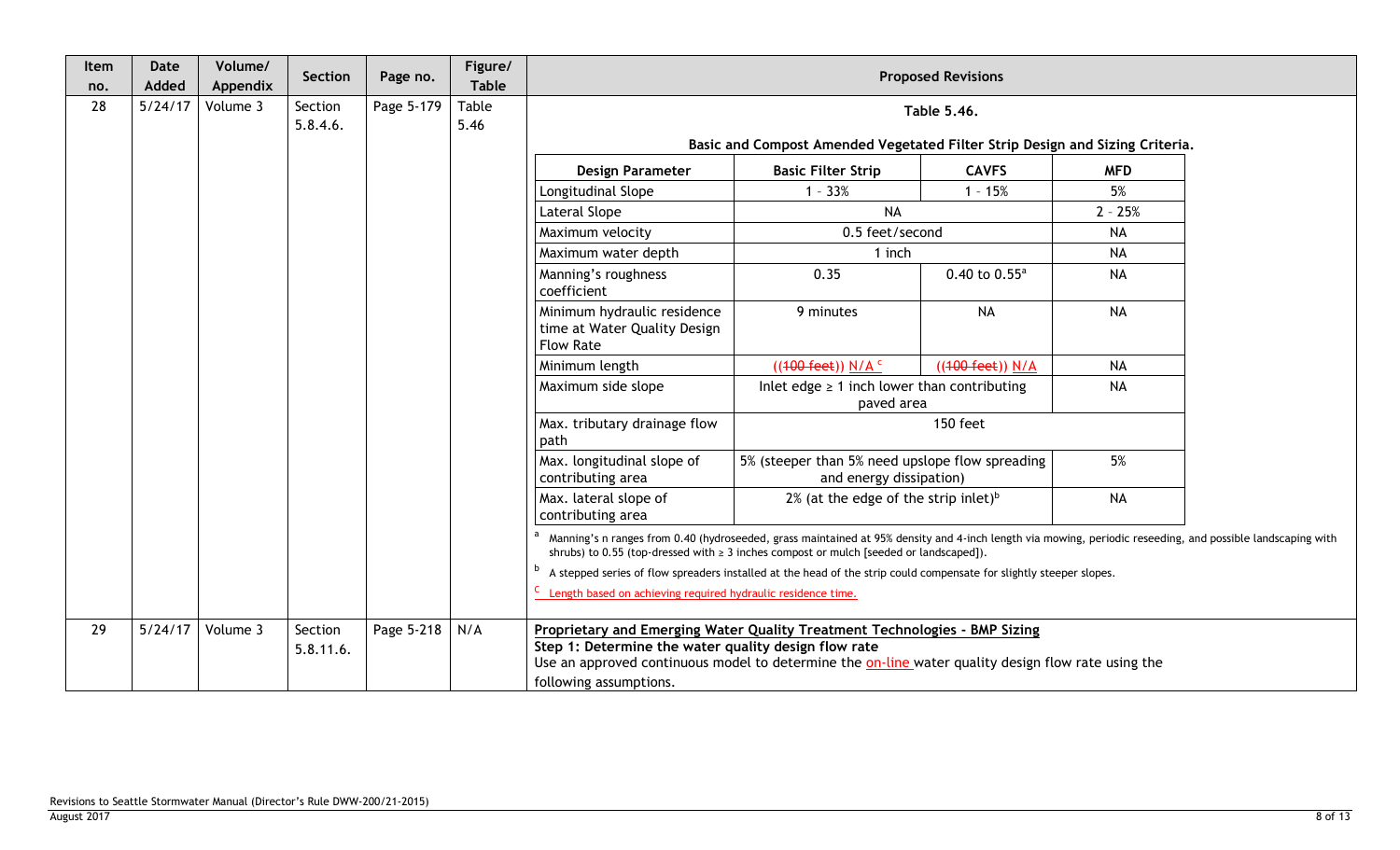| Item<br>no. | <b>Date</b><br>Added | Volume/<br>Appendix | Section   | Page no.   | Figure/<br><b>Table</b> | <b>Proposed Revisions</b>                                                                                                                                                                                                                                                                                                 |                    |           |                                |                                                                              |                                                                                    |
|-------------|----------------------|---------------------|-----------|------------|-------------------------|---------------------------------------------------------------------------------------------------------------------------------------------------------------------------------------------------------------------------------------------------------------------------------------------------------------------------|--------------------|-----------|--------------------------------|------------------------------------------------------------------------------|------------------------------------------------------------------------------------|
| 30          | 5/24/17              | Volume 3            | Section   | Page 5-219 | N/A                     | Proprietary and Emerging Water Quality Treatment Technologies - BMP Sizing                                                                                                                                                                                                                                                |                    |           |                                |                                                                              |                                                                                    |
|             |                      |                     | 5.8.11.6. |            |                         | Step 2: Adjust the water quality design flow rate                                                                                                                                                                                                                                                                         |                    |           |                                |                                                                              |                                                                                    |
|             |                      |                     |           |            |                         | Mass Loading Ratios 1                                                                                                                                                                                                                                                                                                     |                    |           |                                |                                                                              |                                                                                    |
|             |                      |                     |           |            |                         | <b>Zoning Categories</b>                                                                                                                                                                                                                                                                                                  | <b>Bay Filter®</b> | Filterra® | <b>FloGard</b><br>Perk Filter® | Stormwater<br>Management<br><b>StormFilter</b><br>(StormFilter) <sup>®</sup> | <b>Bio Clean</b><br>(Forterra)<br><b>Modular</b><br>Wetland<br>System <sup>®</sup> |
|             |                      |                     |           |            |                         | Parcels zoned as SFR or MFR<br>Non-arterial streets adjacent to<br>properties zoned as SFR or MFR                                                                                                                                                                                                                         | ((5.0))<br>4.0     | 1.0       | ((2.5))<br>2.0                 | ((4.0))<br>3.0                                                               | 1.0                                                                                |
|             |                      |                     |           |            |                         | • Parcels zoned as<br>neighborhood/commercial,<br>downtown, major institutions,<br>master planned community, or<br>residential/commercial<br>Arterial streets with adjacent<br>property zoned as neighborhood /<br>commercial, downtown, major<br>institutions, master planned<br>community, or<br>residential/commercial | 4.0                | 1.0       | 2.0                            | 3.5                                                                          | 1.0                                                                                |
|             |                      |                     |           |            |                         | Parcels zoned as<br>$\bullet$<br>manufacturing/industrial<br>Non-arterial or arterial streets with<br>adjacent property zoned as<br>manufacturing/industrial                                                                                                                                                              | ((7.5))<br>6.0     | 1.0       | ((3.5))<br>3.0                 | ((6.0))<br>4.5                                                               | 1.5                                                                                |
|             |                      |                     |           |            |                         | Mass loading ratios were developed for this limited set of proprietary technologies using a mean total suspended solids concentration (See<br>table 3.5) and assumed use of an on-line water quality design flow rate. Use of this table is restricted to uses that match those assumptions.                              |                    |           |                                |                                                                              |                                                                                    |
| 31          | 7/22/16              | Volume 4            | Section   | Pages 3-11 | <b>NA</b>               | For other proprietary technologies, or other assumptions, see Section 3.5 BMP Selection for Water Quality Treatment.<br><b>BMP 10: Fueling at Dedicated Stations</b>                                                                                                                                                      |                    |           |                                |                                                                              |                                                                                    |
|             |                      |                     | 3.2.2     | $-3-15$    |                         | See Clarification Attachment 2: BMP 10 Fueling at Dedicated Stations                                                                                                                                                                                                                                                      |                    |           |                                |                                                                              |                                                                                    |
|             |                      |                     |           |            |                         | http://www.seattle.gov/dpd/cs/groups/pan/@pan/documents/web_informational/p2470656.pdf                                                                                                                                                                                                                                    |                    |           |                                |                                                                              |                                                                                    |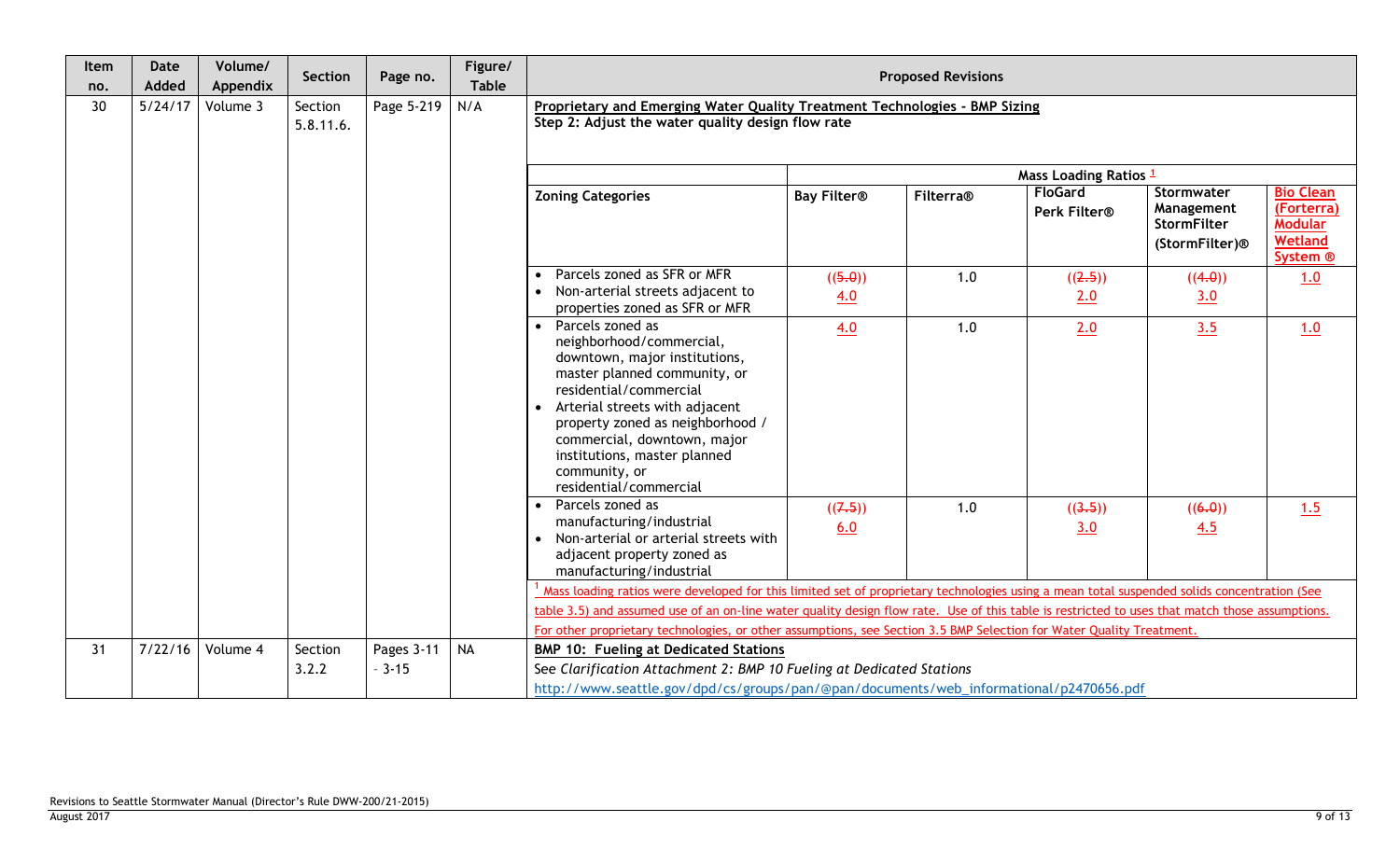| Item<br>no. | <b>Date</b><br>Added | Volume/<br>Appendix | Section    | Page no.  | Figure/<br><b>Table</b> | <b>Proposed Revisions</b>                                                                                                                             |  |  |  |  |  |  |
|-------------|----------------------|---------------------|------------|-----------|-------------------------|-------------------------------------------------------------------------------------------------------------------------------------------------------|--|--|--|--|--|--|
| 32          | 5/24/17              | Appendix C          | Permeabl   | Page C-6  | Table C.3               | On-Site List Infeasibility Criteria: Category 2 BMPs.                                                                                                 |  |  |  |  |  |  |
|             |                      |                     | e          |           |                         | Add to Permeable Pavement Surfaces the following infeasibility criteria:                                                                              |  |  |  |  |  |  |
|             |                      |                     | Pavement   |           |                         | Based on subsurface investigation, groundwater or hydraulically-restrictive layer is too shallow per the following Minimum                            |  |  |  |  |  |  |
|             |                      |                     | Surfaces   |           |                         | <b>Vertical Separation table.</b>                                                                                                                     |  |  |  |  |  |  |
|             |                      |                     |            |           |                         | <b>Permeable Pavement Surfaces</b>                                                                                                                    |  |  |  |  |  |  |
|             |                      |                     |            |           |                         | Minimum Vertical Separation, ft <sup>a</sup>                                                                                                          |  |  |  |  |  |  |
|             |                      |                     |            |           |                         | <b>Minimum</b><br>Investigation<br><b>Hydraulically-</b>                                                                                              |  |  |  |  |  |  |
|             |                      |                     |            |           |                         | <b>Restrictive Layer</b><br>Depth $(ft)^a$<br>Groundwater<br><b>Season</b>                                                                            |  |  |  |  |  |  |
|             |                      |                     |            |           |                         | Wet Season (November - March)                                                                                                                         |  |  |  |  |  |  |
|             |                      |                     |            |           |                         | Dry Season (April - October)                                                                                                                          |  |  |  |  |  |  |
|             |                      |                     |            |           |                         | The minimum investigation depth and vertical separation shall be measured from the bottom of the BMP. The bottom of the BMP is defined as the deepest |  |  |  |  |  |  |
|             |                      |                     |            |           |                         | portion of proposed BMP where water is expected to move into the underlying soil (i.e. at the aggregate subbase or Water Quality Treatment Course (if |  |  |  |  |  |  |
|             |                      |                     |            |           |                         | required)).                                                                                                                                           |  |  |  |  |  |  |
|             |                      |                     |            |           |                         | Note: Subsurface investigation is not required for permeable pavement surfaces, but subsurface investigation                                          |  |  |  |  |  |  |
|             |                      |                     |            |           |                         | must be performed to demonstrate infeasibility due to lack of vertical separation.                                                                    |  |  |  |  |  |  |
| 33          | 5/9/16               | Appendix D          | Section D- | Page D-9  | <b>NA</b>               | Small Pilot Infiltration Test (Small PIT) - Step 9. Change from "At the conclusion of testing, over-excavate the pit" to "Within                      |  |  |  |  |  |  |
|             |                      |                     | 3.3        |           |                         | 24 hours after the falling head period, over-excavate the pit"                                                                                        |  |  |  |  |  |  |
| 34          | 7/22/16              | Appendix E          | Section E- | Page E-61 | <b>NA</b>               | Drywell Sizing Tables. Revise the first paragraph as follows:                                                                                         |  |  |  |  |  |  |
|             |                      |                     | 10         |           |                         | ((The City has determined that the most common small project overflow scenario consists of a                                                          |  |  |  |  |  |  |
|             |                      |                     |            |           |                         | drywell situated downstream of a bioretention cell or a permeable pavement facility.)) For small projects with no approved off-                       |  |  |  |  |  |  |
|             |                      |                     |            |           |                         | site point of discharge (see Section 4.3.2.1), Table E.25 and Table E.26 specify the required area for drywells of 4-foot and 6-foot                  |  |  |  |  |  |  |
|             |                      |                     |            |           |                         | depths to be used ((as overflow/point of discharge)) downstream of a bioretention cell or a permeable pavement facility for                           |  |  |  |  |  |  |
|             |                      |                     |            |           |                         | parcel-based and single-family residential projects, respectively.                                                                                    |  |  |  |  |  |  |
| 35          | 7/22/16              | Appendix E          | Section E- | Page E-62 | <b>NA</b>               | Drywell Sizing Tables. Revise the first paragraph as follows:                                                                                         |  |  |  |  |  |  |
|             |                      |                     | 10         |           |                         | (Drywells that do not meet the above design criteria and the assumptions shall be sized to meet the Peak Control Standard per                         |  |  |  |  |  |  |
|             |                      |                     |            |           |                         | Volume 3, Section 5.4.3. For projects that discharge directly to a drywell (if a bioretention cell or permeable pavement facility                     |  |  |  |  |  |  |
|             |                      |                     |            |           |                         | are not feasible upstream), the drywell shall be sized to meet the Peak Control Standard per Volume 3, Section 5.4.3.)) Table                         |  |  |  |  |  |  |
|             |                      |                     |            |           |                         | E.27 specifies the required area for drywells of 4-foot and 6-foot depths that are not located downstream of a bioretention cell                      |  |  |  |  |  |  |
| 36          | 7/22/16              | Appendix E          | Section E- | Page E-62 | <b>NA</b>               | or permeable pavement facility.<br>Drywell Sizing Tables. Add the following after Table E.27:                                                         |  |  |  |  |  |  |
|             |                      |                     | 10         |           |                         |                                                                                                                                                       |  |  |  |  |  |  |
|             |                      |                     |            |           |                         | Drywells that do not meet the above design criteria and assumptions shall be sized to meet the requirements for projects with no                      |  |  |  |  |  |  |
|             |                      |                     |            |           |                         | off-site point of discharge per Volume 3, Section 4.3.2.1.                                                                                            |  |  |  |  |  |  |
| 37          | 5/9/16               | Appendix F          | Section F- | Page F-9  | Table F.7               | Physical Characteristics of Seattle Lakes - Outfalls to Lakes and the Ship Canal. Revise this table as follows:                                       |  |  |  |  |  |  |
|             |                      |                     | 3          |           |                         | Water surface elevation on $2^{nd}$ row, $5^{th}$ column [Lake Union] and 6 <sup>th</sup> column [Lake Washington]: ((46.8)) 18.6                     |  |  |  |  |  |  |

Revisions to Seattle Stormwater Manual (Director's Rule DWW-200/21-2015)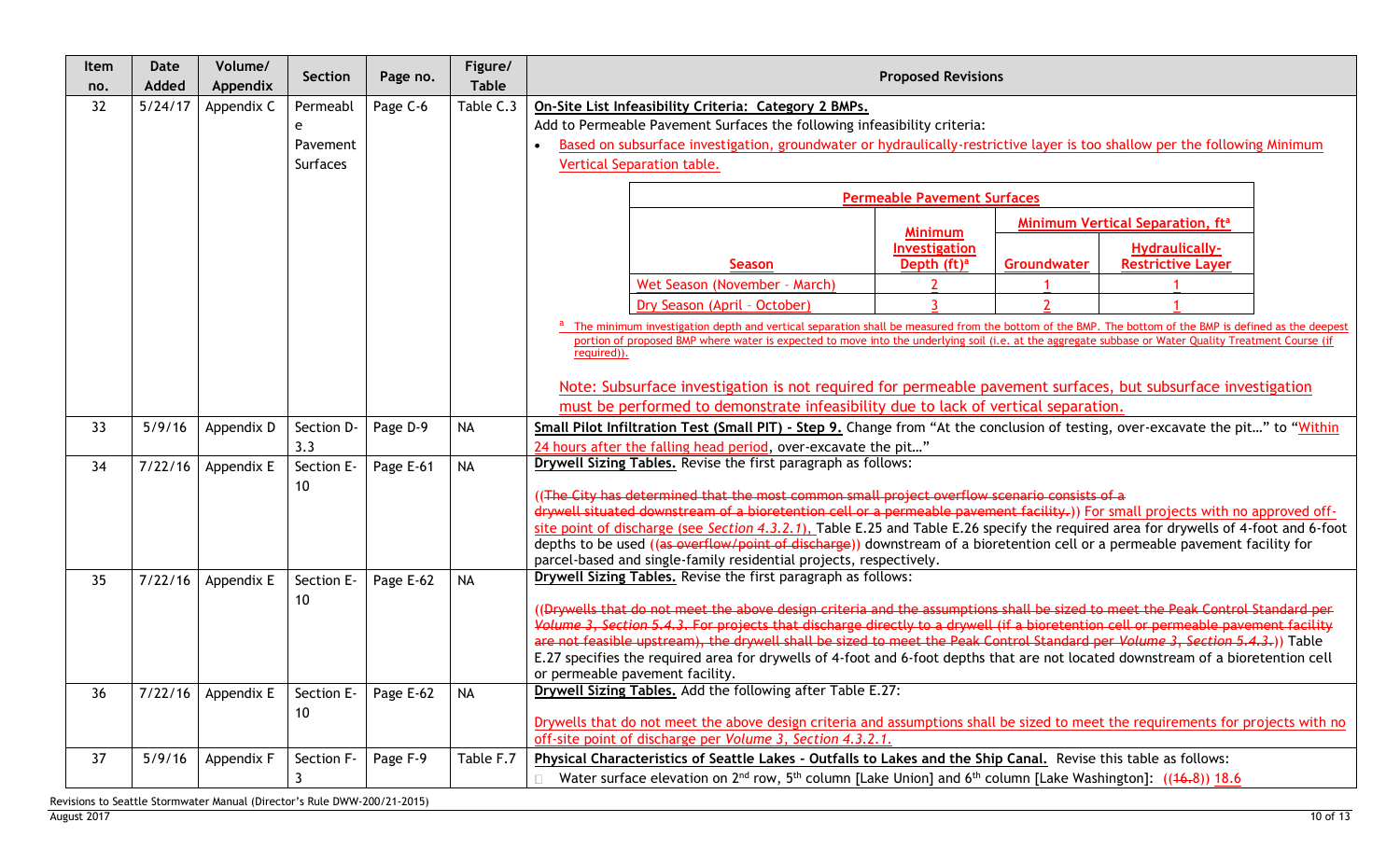| <b>Item</b><br>no. | Date<br>Added | Volume/<br>Appendix | Section    | Page no.  | Figure/<br><b>Table</b> | <b>Proposed Revisions</b>                                                                                                                                                                                                                                                                                                                                                                                                                                                                                                                                                                                                                                                                                                                                               |
|--------------------|---------------|---------------------|------------|-----------|-------------------------|-------------------------------------------------------------------------------------------------------------------------------------------------------------------------------------------------------------------------------------------------------------------------------------------------------------------------------------------------------------------------------------------------------------------------------------------------------------------------------------------------------------------------------------------------------------------------------------------------------------------------------------------------------------------------------------------------------------------------------------------------------------------------|
| 38                 | 5/9/16        | Appendix F          | Section F- | New       | NA                      | <b>On-site Performance Standard BMP Design</b>                                                                                                                                                                                                                                                                                                                                                                                                                                                                                                                                                                                                                                                                                                                          |
|                    |               |                     |            | Section   |                         | See Clarification Attachment 1: On-Site Performance Standard BMP Design                                                                                                                                                                                                                                                                                                                                                                                                                                                                                                                                                                                                                                                                                                 |
|                    |               |                     |            |           |                         | http://www.seattle.gov/dpd/cs/groups/pan/@pan/documents/web_informational/p2437965.pdf                                                                                                                                                                                                                                                                                                                                                                                                                                                                                                                                                                                                                                                                                  |
| 39                 | 7/22/16       | Appendix F          | Section F- | Page F-14 | <b>NA</b>               | HSPF Parameter Modification. Revise the first paragraph as follows:                                                                                                                                                                                                                                                                                                                                                                                                                                                                                                                                                                                                                                                                                                     |
|                    |               |                     |            |           |                         | In HSPF (and MGSFlood and WWHM) pervious land categories are represented by PERLNDs and impervious land categories are<br>represented by IMPLNDs. The only PERLND and IMPLND parameters that ((are authorized to)) should be adjusted by the user are<br>LSUR (length of surface overland flow plane in feet), SLSUR (slope of surface overland flow plane in feet/feet), and NSUR<br>(roughness of surface overland flow plane). These are parameters whose values are observable at an undeveloped site, and whose<br>values can be reasonably estimated for the proposed development site. Any such changes will be recorded in the model output.<br>The user ((should)) shall submit ((justifications for)) PERLND and IMPLND changes with their project submittal. |
| 40                 | 5/24/17       | Appendix F          | Section F- | Page F-48 | N/A                     | Rational Method - Time of Concentration Estimation. Add equation after first paragraph.<br>Travel time for each segment is computed using the following equation:<br>$T_t = L / V$                                                                                                                                                                                                                                                                                                                                                                                                                                                                                                                                                                                      |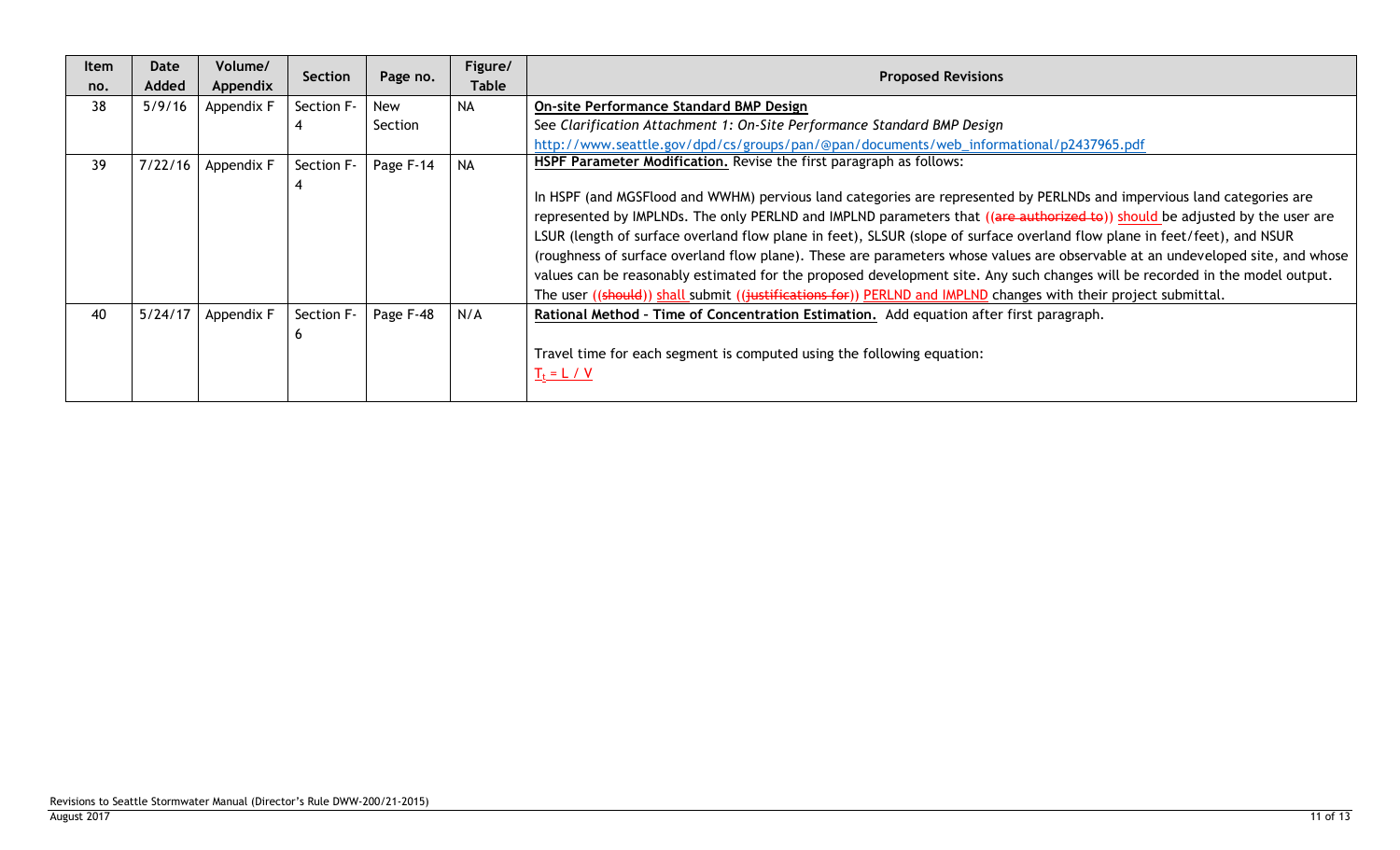| Item<br>no. | <b>Date</b><br>Added | Volume/<br>Appendix | Section           | Page no.  | Figure/<br><b>Table</b> |                                               | <b>Proposed Revisions</b>            |                                                                                                                                                     |                                                                                                |  |  |  |  |
|-------------|----------------------|---------------------|-------------------|-----------|-------------------------|-----------------------------------------------|--------------------------------------|-----------------------------------------------------------------------------------------------------------------------------------------------------|------------------------------------------------------------------------------------------------|--|--|--|--|
| 41          | 7/22/16              | Appendix G          | Section<br>No. 18 | Page G-43 | <b>NA</b>               |                                               |                                      | No. 18 - API Oil/Water Separators. Revise Table No. 18 as follows:                                                                                  |                                                                                                |  |  |  |  |
|             |                      |                     |                   |           |                         | Maintenance<br>Component<br>Inlet/Outlet Pipe | <b>Defect or Problem</b><br>Sediment | <b>Condition When Maintenance is</b><br><b>Needed</b><br>Sediment filling 1/3 or more of the pipe                                                   | <b>Results Expected When</b><br><b>Maintenance is Performed</b><br>Inlet/outlet pipes clear of |  |  |  |  |
|             |                      |                     |                   |           |                         |                                               | accumulation<br>Trash and debris     | Trash and debris accumulated in<br>inlet/outlet pipes (includes floatables<br>and non-floatables)                                                   | sediment<br>No trash or debris in pipes                                                        |  |  |  |  |
|             |                      |                     |                   |           |                         |                                               | Damaged                              | ((Cracks wider than 1/2-inch at the joint<br>of the inlet/outlet pipe<br>Any evidence of soil entering at the<br>joints of the inlet/outlet pipes)) | (No cracks more than 1/4-inch wide)<br>at the joint of the inlet/outlet<br>pipe)               |  |  |  |  |
|             |                      |                     |                   |           |                         |                                               |                                      | Cracks, broken welds, seams or any<br>other conditions that allows water to be<br>discharged from other than the<br>submerged portion of the tee    | Water will be discharged from the<br>submerged portion of the tee.                             |  |  |  |  |
|             |                      |                     |                   |           |                         |                                               | <b>Missing</b>                       | When the required inlet or outlet tee is<br>not installed                                                                                           | <b>Tees installed</b>                                                                          |  |  |  |  |
|             |                      |                     |                   |           |                         |                                               | Permanently<br>installed             | When the tee is grouted to the inlet or<br>outlet pipe and is not removable to<br>allow for maintenance and inspection                              | Tee removable for maintenance<br>and inspection                                                |  |  |  |  |
|             |                      |                     |                   |           |                         |                                               |                                      |                                                                                                                                                     |                                                                                                |  |  |  |  |